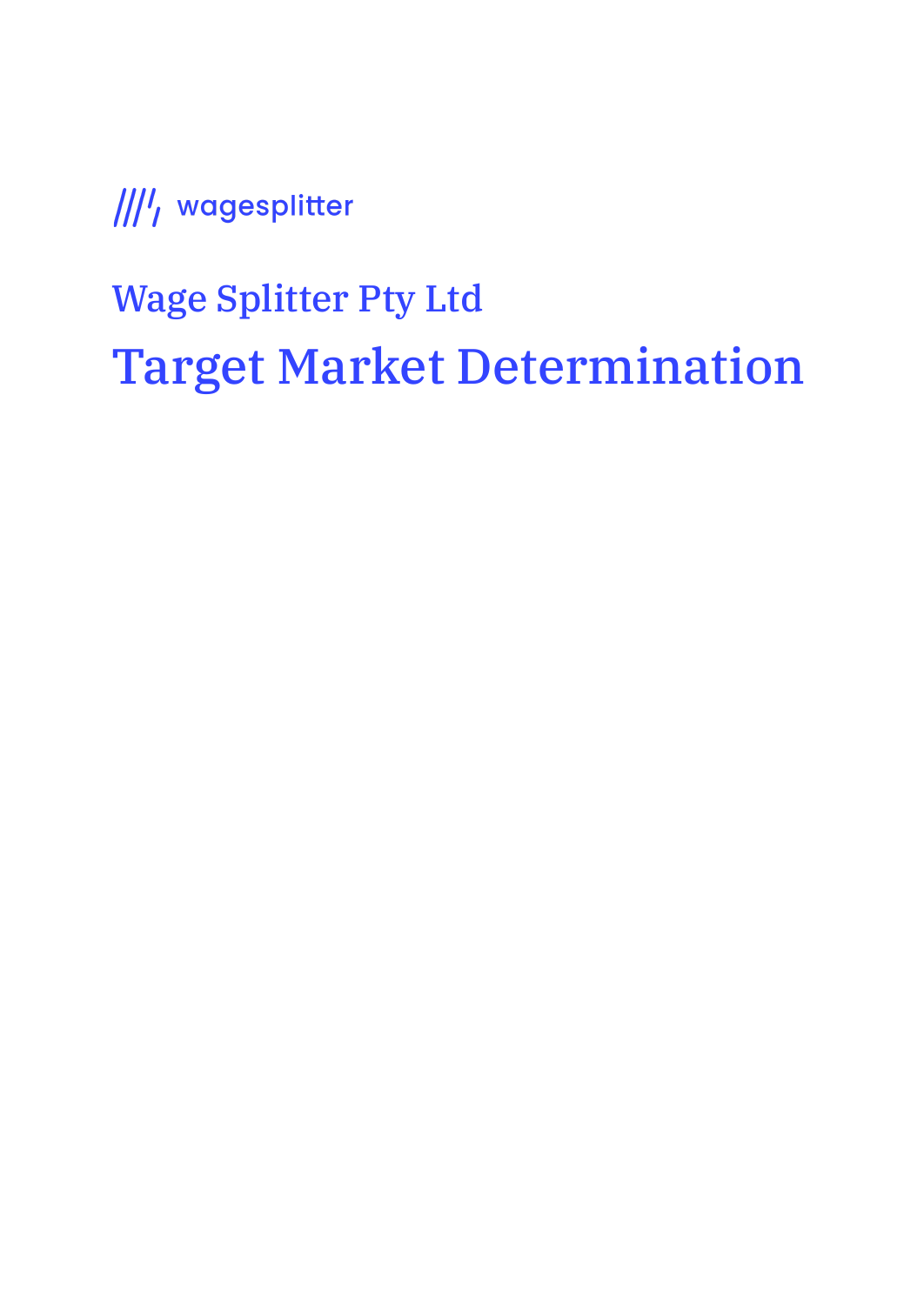## 1/ About this document

A Target Market Determination (TMD) describes the customers for which the PaydayNow product has been designed, taking into account their objectives, financial situation and needs. It also describes the conditions by which the product is distributed to customers and the events or circumstances where WageSplitter Pty Ltd (WageSplitter) is required to review the TMD.

This TMD is not to be treated as a full summary of the product's terms and conditions and is not intended to provide financial advice. Consumers interested in using the product should refer to the Terms and Conditions of Use and WageSplitter's website for detailed product information.

This TMD relates to WageSplitter's PaydayNow product (**PaydayNow**) only and is effective from 1 March 2022.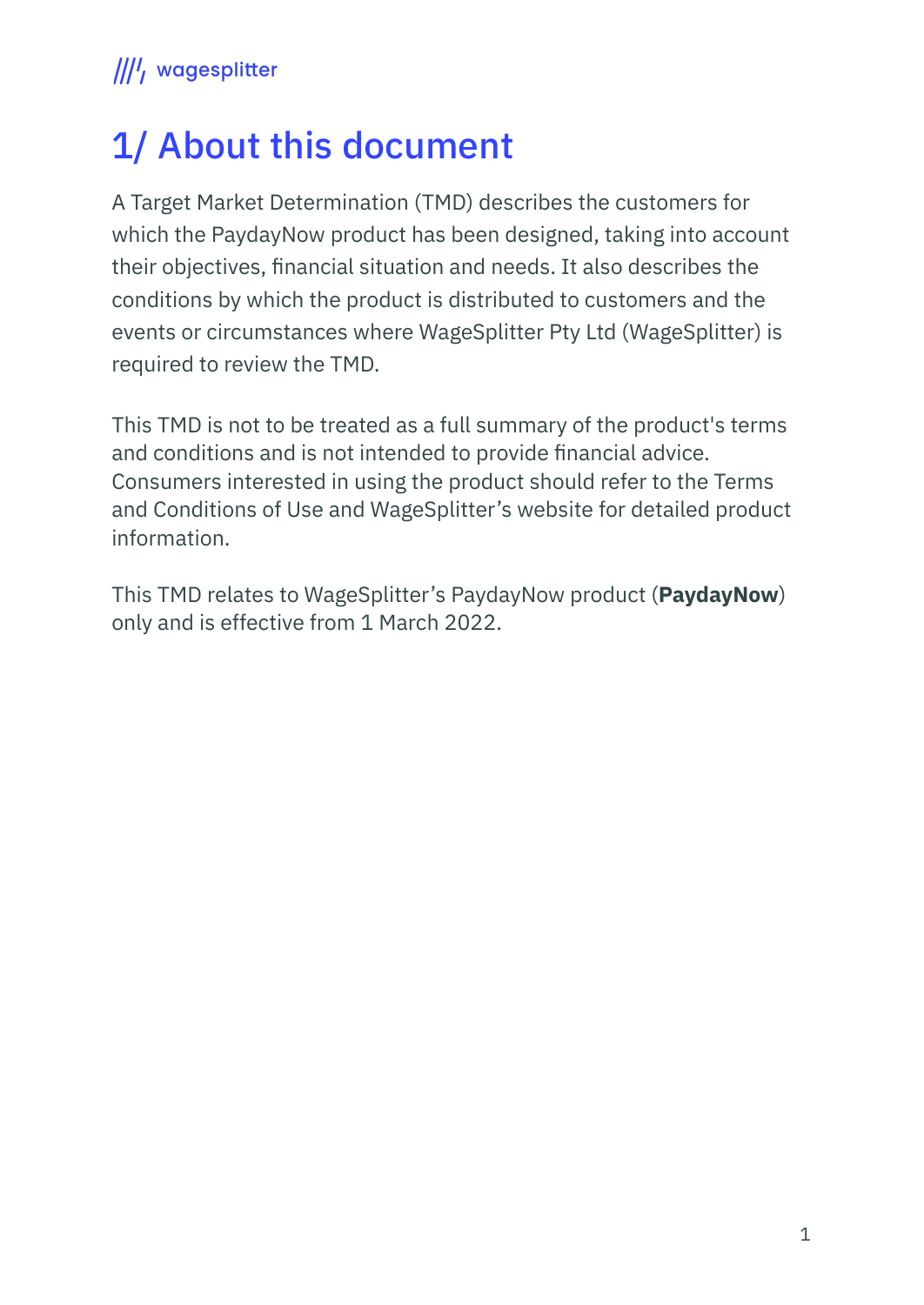# 2/ Target Market

The information below summarises the overall class of consumers that fall within the target market for the PaydayNow product based on the product's key attributes and the objectives, financial situation and needs of consumers that it has been designed to meet.

#### Objectives, financial situation and needs of the target market

PaydayNow is targeted at customers who need early access to their wages to manage their cash flow or handle unexpected expenses between their employer's pre-defined payroll periods.

Specifically, this product is targeted towards consumers who:

- Meet our eligibility criteria;
- Have the objective of obtaining early access to their wages for a small-fixed fee or for free; and
- Need access to a portion of their earned income in advance of their normal payday to resolve a temporary financial need or manage the timing of personal finances.

This product has been purposefully designed with employee wellbeing in mind. This product is offered in conjunction with WageSplitter's employer partners as an employee benefit and linked to payroll and/or workforce management systems to provide workers with cash flow flexibility through a responsible short-term credit facility.

## Key eligibility requirements

To be eligible for PaydayNow, new consumers must meet all of the following eligibility requirements:

● be 18 years or older and an Australian resident or visa holder; and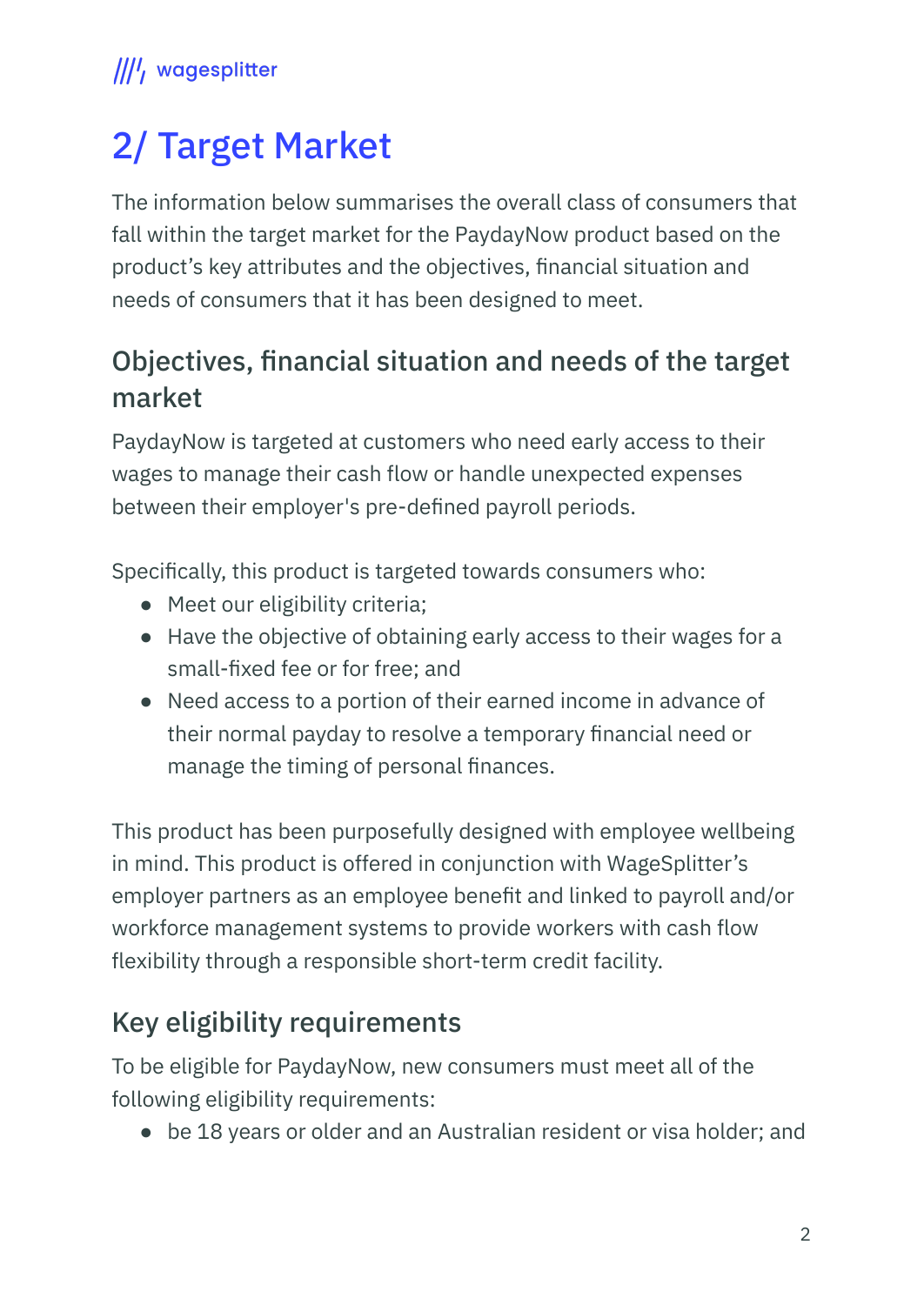- be employed by and currently earning an income from an employer who has partnered with WageSplitter to provide the product to its employees (Employer Partner); and
- have received at least one payment from the Employer Partner.

#### Excluded class of consumers

This product has not been designed for individuals who:

- Are under 18 years of age;
- Are non-Australian residents or visa holders; or
- Are not employed by an Employer Partner.

## Description of the product

PaydayNow allows employees to access a portion of their after-tax income as it is earned or accumulates through their pay cycle at any point in the pay cycle and prior to their official payday via the WageSplitter mobile app.

For cash transfers using PaydayNow, customers can transfer any or all their available balance, subject to a minimum transfer value of \$100 and WageSplitter will charge a service fee of 2.5% of the amount transferred.

The term will be aligned with the employee's pay cycle, which may be weekly, fortnightly or monthly. There will never be any additional fees charged to the user beyond 2.5% of the amount transferred, and there is no interest or late fees.

#### Key features of the product

PaydayNow has the following key attributes:

● Approved employees can access up to 50% of their after-tax income as it is earned or accumulates through their pay cycle;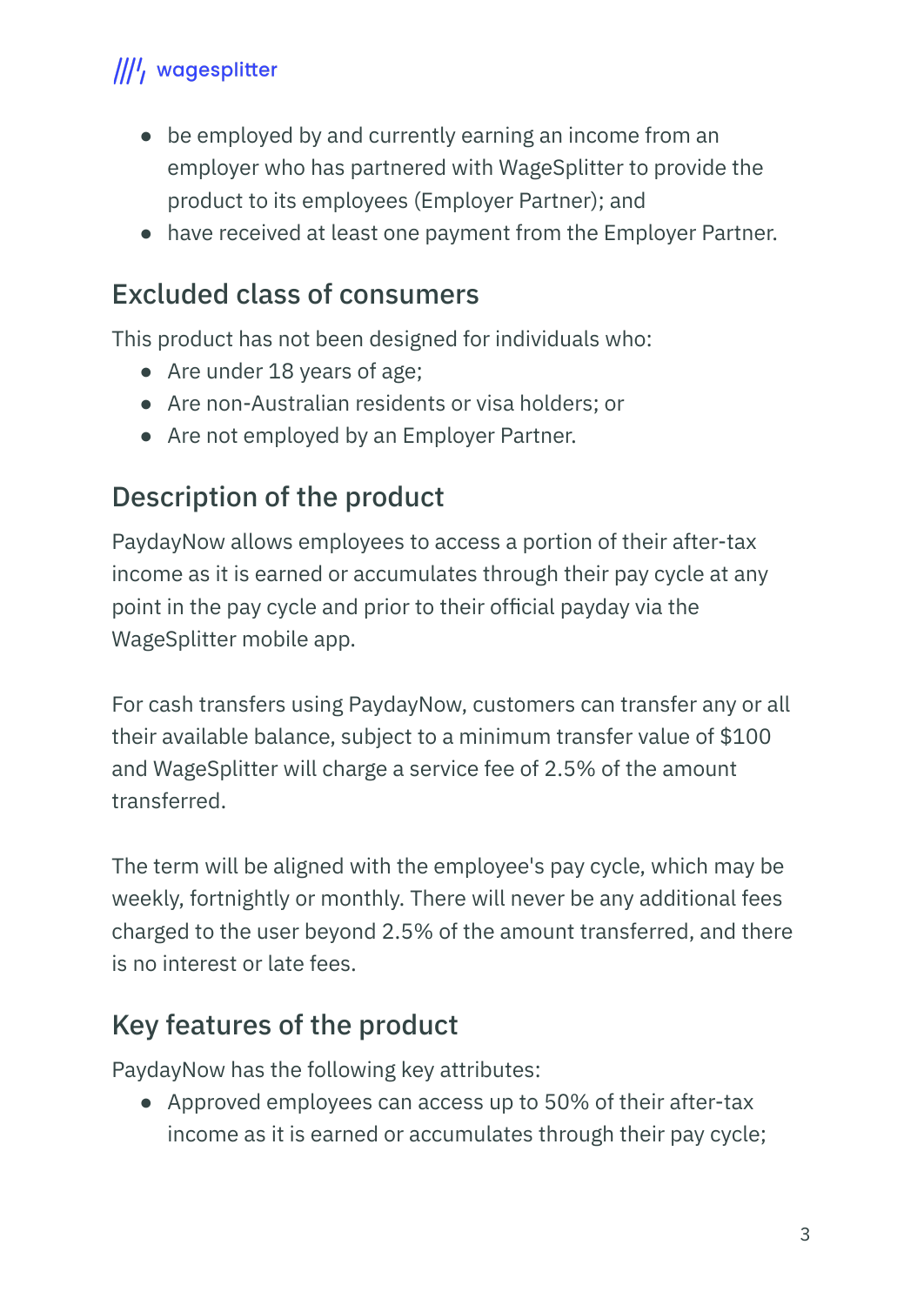- WageSplitter charges a service fee of 2.5% of the amount transferred but does not charge interest, late fees or penalties;
- The amount accessed by the employee and the service fee are automatically deducted from their upcoming pay, on the same day that their wages or salary is normally paid to them;
- In certain circumstances, such as when the consumer's employment has been terminated, employees authorise their employer to deduct fee from their final payment any amount accessed by the employee in the current pay cycle and the service and to pay this mount to WageSplitter.
- The term is specified at the point in time an employee requests to access their accrued wages, up to a maximum of 31 days.

#### Consistency between target market and the product distribution

The distribution of PaydayNow is consistent with the target market on the basis that:

- It has been designed and distributed as an employee benefit to support employee financial wellbeing by providing eligible workers the option to access up to 50% of their net after-tax income as it is earned or accumulates through their pay cycle;
- The eligibility criteria has been designed to align with the characteristics of the target market - only those who are employed by an Employer Partner, are over the age of 18 and are an Australian resident are able to use PaydayNow; and
- The key attributes of PaydayNow have been designed to meet the likely objectives, financial situation and needs of employees in the target market described above.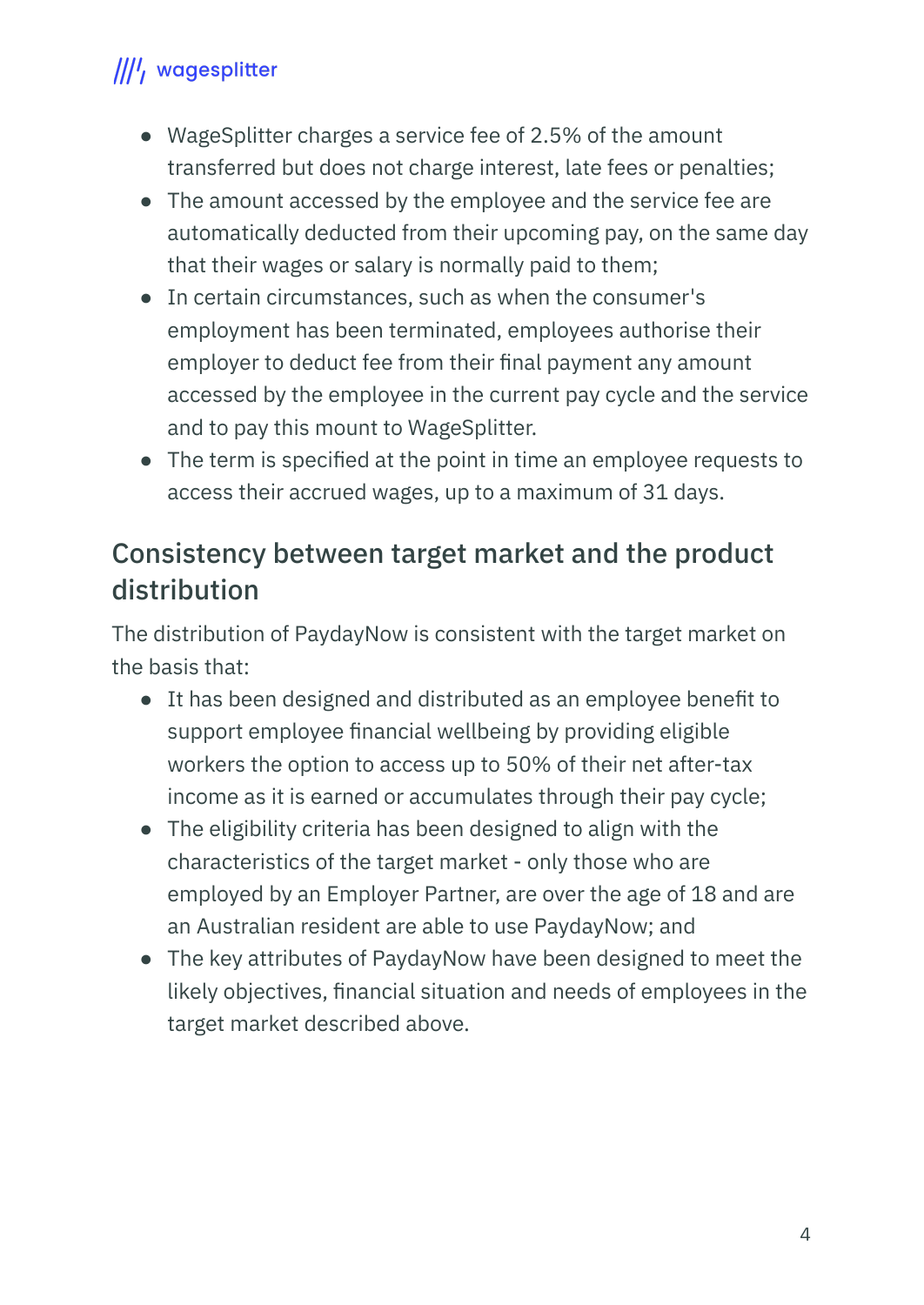# 3/ How this product is to be distributed

#### Distribution channels

This product is designed to be distributed via a mobile application only, with PaydayNow being initially introduced to target markets largely through Employer Partners whose aim (to provide employee benefits and improve financial wellbeing) is aligned with WageSplitter's mission. Employees are invited, and have the choice, to download the app as part of an Employer Partner's larger benefits program.

## Distribution conditions

This product should only be distributed under the following circumstances:

- To individuals who meet the eligibility requirements described above;
- To individuals that have the financial capacity to repay the amount they access within a single pay period;
- To individuals who are able to pay the service fee of 2.5%;
- To individuals who are approved for PaydayNow in accordance with WageSplitter's internal policies and procedures, and applicable laws and regulations.

## Adequacy of distribution conditions and restrictions

WageSplitter has assessed the adequacy of the distribution conditions and restrictions of PaydayNow and formed the view that they are appropriate for the following reasons:

- WageSplitter will have oversight of how the product is promoted and issued;
- PaydayNow is distributed with an Employer Partner's support which helps ensure that consumers who obtain the product meet the target market criteria points;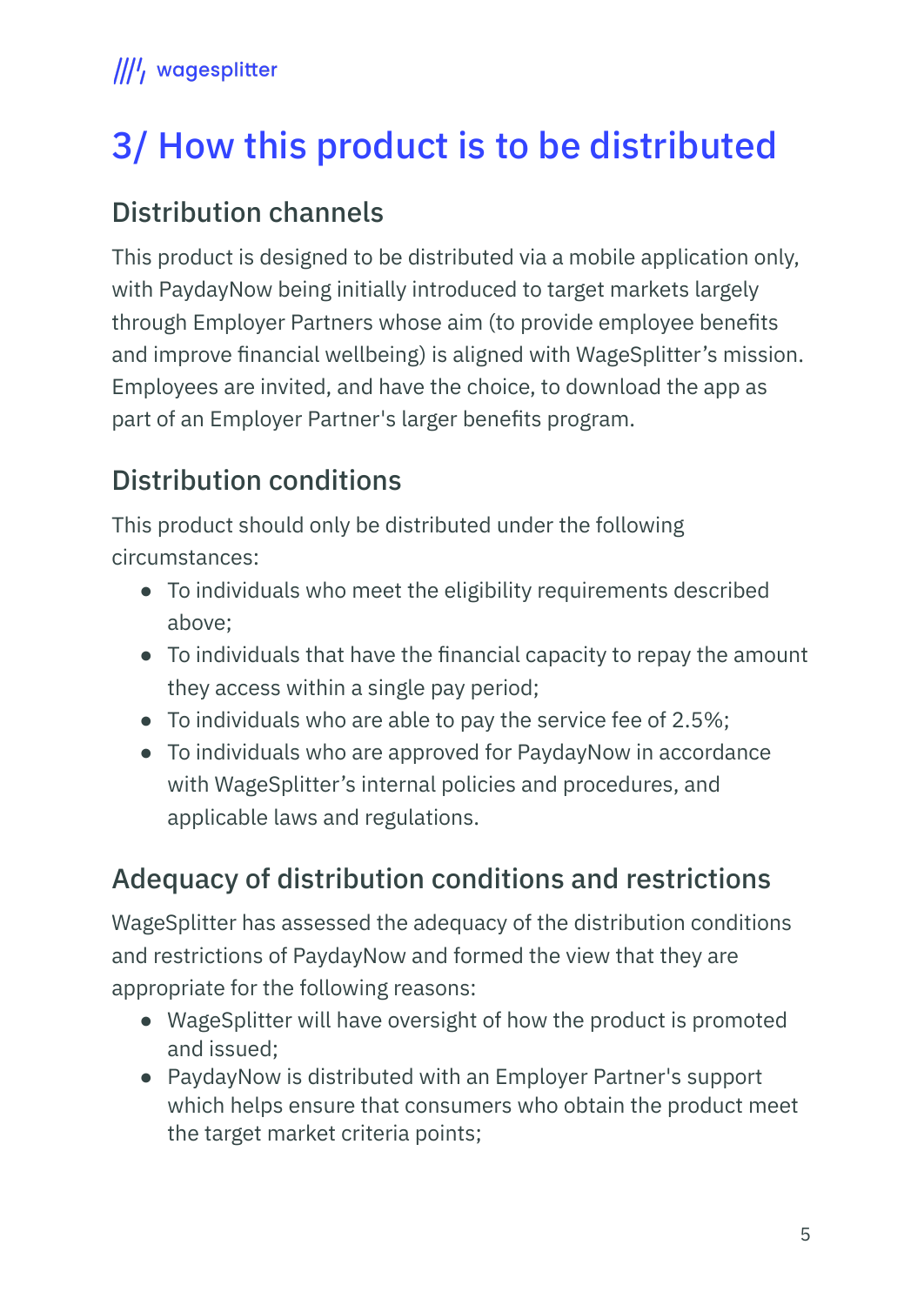● The marketing and distribution channels for PaydayNow are selected based on an assessment of the distribution conditions and restrictions to determine that they are appropriate, and will assist distribution in being directed towards the target market for whom the product has been designed.